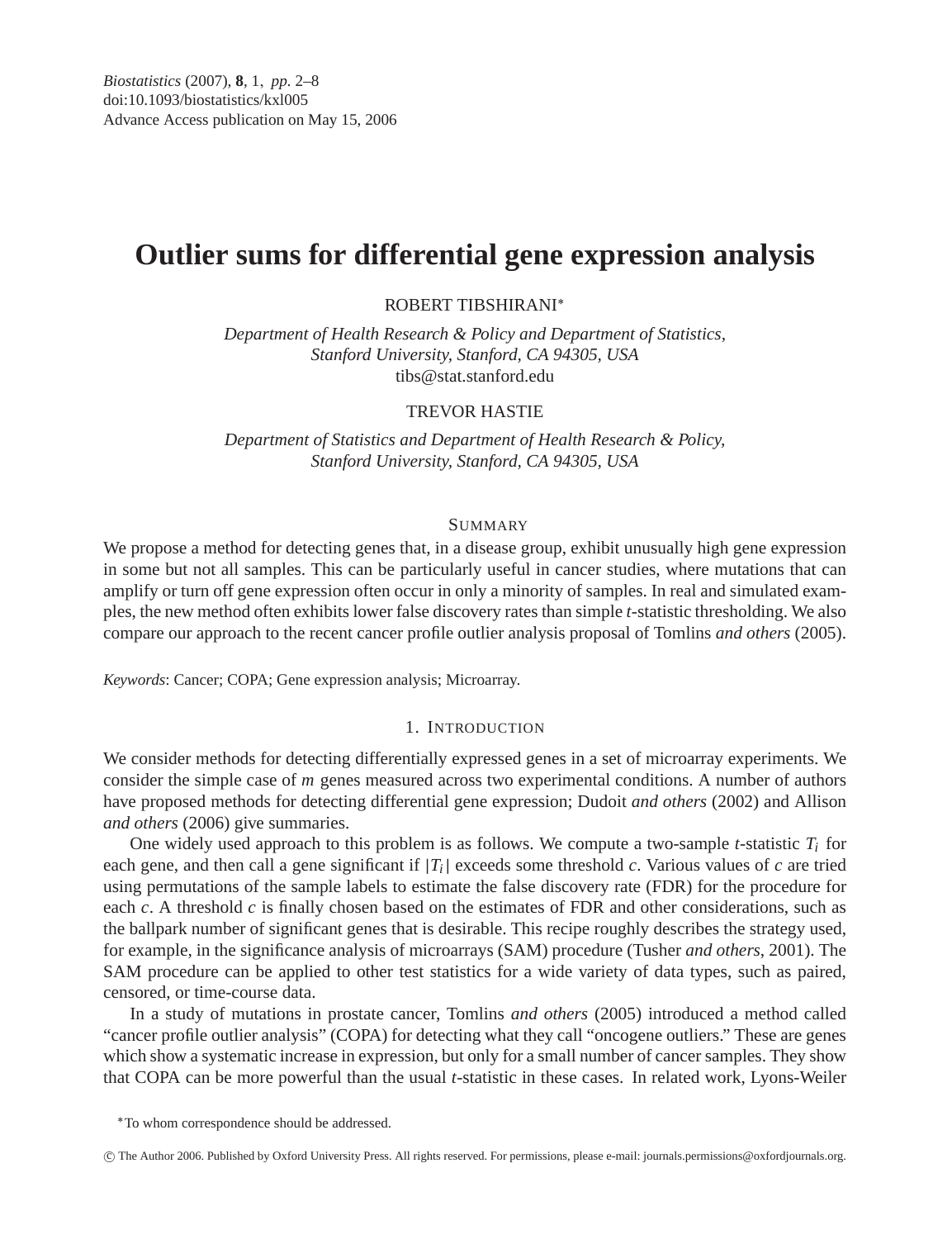*and others* (2004) proposed the permutation percentile separability test with a similar objective: to find genes that are overexpressed only in a subset of cases.

The COPA work inspired us to study this problem and look for better ways of detecting changes that occur in a small number of samples. We introduce the "outlier-sum" statistic, and compare it to both the *t*-statistic and COPA in a number of examples.

#### 2. THE OUTLIER-SUM STATISTIC

Let  $x_{ij}$  be the expression values for genes  $i = 1, 2, \ldots, m$  and samples  $j = 1, 2, \ldots, n$ . We assume that the samples fall into two groups. We think of group 1 as a normal or reference group, while group 2 is a disease group. Let  $C_k$  be the set of indices of the observations in group k, for  $k = 1, 2$ . The standard (unpaired) *t*-statistic is

$$
T_i = \frac{\bar{x}_{i2} - \bar{x}_{i1}}{s_i}.
$$
\n(2.1)

Here  $\bar{x}_{ik}$  is the mean of gene *i* in group *k* and  $s_i$  is the pooled within-group standard deviation of gene *i*.

As an alternative, we define the outlier-sum statistic as follows. Let med*i* and mad*i* be the median and median absolute deviation of the values for gene *i*. We first standardize each gene

$$
x'_{ij} = (x_{ij} - \text{med}_i) / \text{mad}_{i1}.
$$
\n
$$
(2.2)
$$

This standardization puts all genes on the same scale to facilitate comparisons across genes.

Let  $q_r(i)$  be the *r*th percentile of the  $x'_{ij}$  values for gene *i*, and IQR(*i*) =  $q_{75}(i) - q_{25}(i)$ , the interquartile range. Finally, note that values greater than the limit  $q_{75}(i) + IQR(i)$  are defined to be outliers in the usual statistical sense.

The outlier-sum statistic is defined to be sum of the values in the disease group that are beyond this limit:

$$
W_i = \sum_{j \in C_2} x'_{ij} \cdot I[x'_{ij} > q_{75}(i) + IQR(i)].
$$
\n(2.3)

Hence,  $W_i$  is large if there are many outliers in the disease group, or a few outliers with large values. If there are no outliers, then *Wi* is zero.

As an example, we generated 1000 genes and 30 samples, all values drawn independently from a standard normal distribution. Then, we added two units to gene 1 for four of the samples in the second group. We computed the *P*-value: the proportion of genes with score greater than that for gene 1, in absolute value. This process was repeated 50 times. The results for both the *t*-statistic and the outliersum statistic are shown in Figure 1. We see that the outlier-sum statistic yields smaller (more significant) *P*-values overall.

In real applications, one might expect negative as well as positive outliers. Hence, we define

$$
W'_{i} = \sum_{j \in C_{2}} x'_{ij} \cdot I[x'_{ij} < q_{25}(i) - \text{IQR}(i)] \tag{2.4}
$$

and set the outlier sum to the larger of  $W(i)$  and  $W'(i)$  in absolute value. We call this the "two-sided outlier-sum statistic," and illustrate its use in the skin data example of Section 4.

Note that the outlier-sum statistic is not symmetric in the classes. It explicitly looks for outliers in group 2, treating group 1 as a normal reference class. If finding outliers in group 1 is also of interest, then the procedure can be applied with groups 1 and 2 interchanged.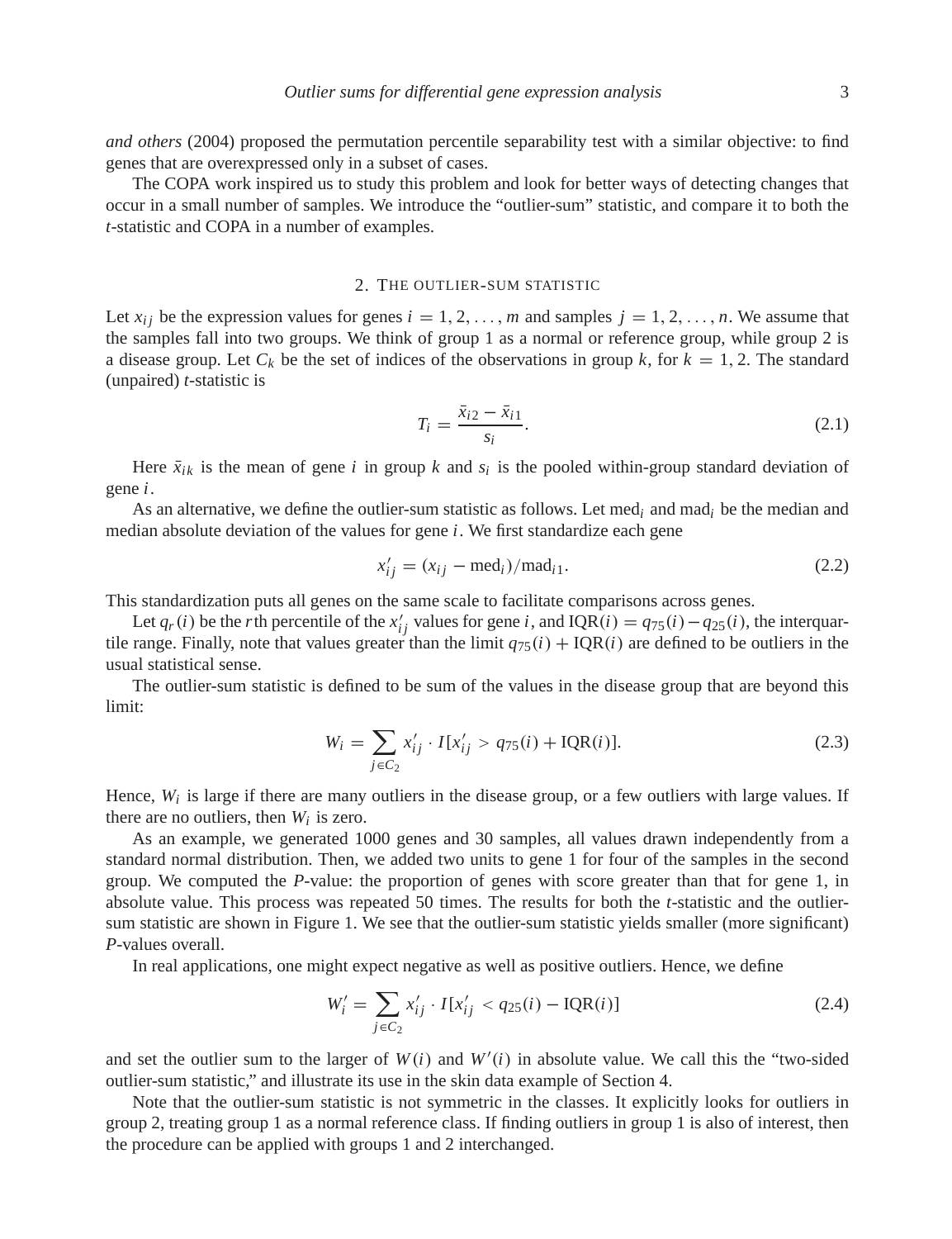

Fig. 1. Simulated example: *P*-values for gene 1 over 50 simulations.

Table 1. *Results of simulation study: median, mean, and standard deviation of P-values for gene* 1*, over* 50 *simulations*

|                  | $k = 15$ |       |                    | $k=8$ |                     |                  | $k=4$        |                 |                  | $k=2$ |       |                  |
|------------------|----------|-------|--------------------|-------|---------------------|------------------|--------------|-----------------|------------------|-------|-------|------------------|
|                  |          |       | t COPA Outlier sum |       |                     | COPA Outlier sum | $\mathbf{f}$ |                 | COPA Outlier sum |       |       | COPA Outlier sum |
| Median $0$ 0.293 |          |       | 0.110              |       | $0.012 \quad 0.100$ | 0.105            | 0.119        | 0.094           | 0.098            | 0.250 | 0.182 | 0.100            |
| Mean             | $\Omega$ | 0.332 | 0.106              |       | $0.029$ 0.151       | 0.094            |              | $0.164$ $0.156$ | 0.093            | 0.303 | 0.274 | 0.100            |
| SD.              | $\Omega$ | 0.235 | 0.019              |       | $0.042$ 0.141       | 0.030            |              | $0.165$ $0.192$ | 0.130            | 0.240 | 0.283 | 0.131            |

#### 3. SIMULATION STUDY AND COMPARISON TO THE COPA STATISTIC

We carried out a small simulation study to assess the relative performance of the *t*-statistic, COPA, and the outlier sum. The COPA statistic (Tomlins *and others*, 2005) is defined as follows. All measurements for a gene are standardized by the overall median and median absolute deviation for that gene. Then the COPA statistic is the *r*th quantile of the data in the disease group. The authors use  $r = 0.75$ , 0.90, or 0.95. In our comparison below, we use the intermediate value of 0.90. In their paper, the authors apply the procedure to data from just the disease group. However, the standardization in the first step could also make use of a normal group, if available. We try both approaches in the simulation studies below.

We generated the data in the same way as in Figure 1. There are 1000 genes and 30 samples, all values drawn from a standard normal distribution. Then we added two units to gene 1 for *k* of the samples in the second group. We computed the *P*-value: the proportion of genes with score greater than that for gene 1, in absolute value (smaller values are better). This entire process was repeated 50 times. The values of *k* tried were 15, 8, 4, and 2. The median, mean, and standard deviation of the *P*-values are shown in Table 1.

When  $k = 15$ , so that all samples in group 2 are differentially expressed, the *t*-statistic performs the best. It continues to win when  $k = 8$ . But for smaller values of  $k$ , the outlier-sum statistic yields lower *P*-values, and has smaller standard deviation. The COPA statistic has consistently higher *P*-values than the outlier sum.

Table 2 shows the results when each method uses only the 15 samples from the disease class. Hence, the *t*-statistic in Table 2 refers to the one-sample *t*-statistic, and similarly for COPA and outlier sum.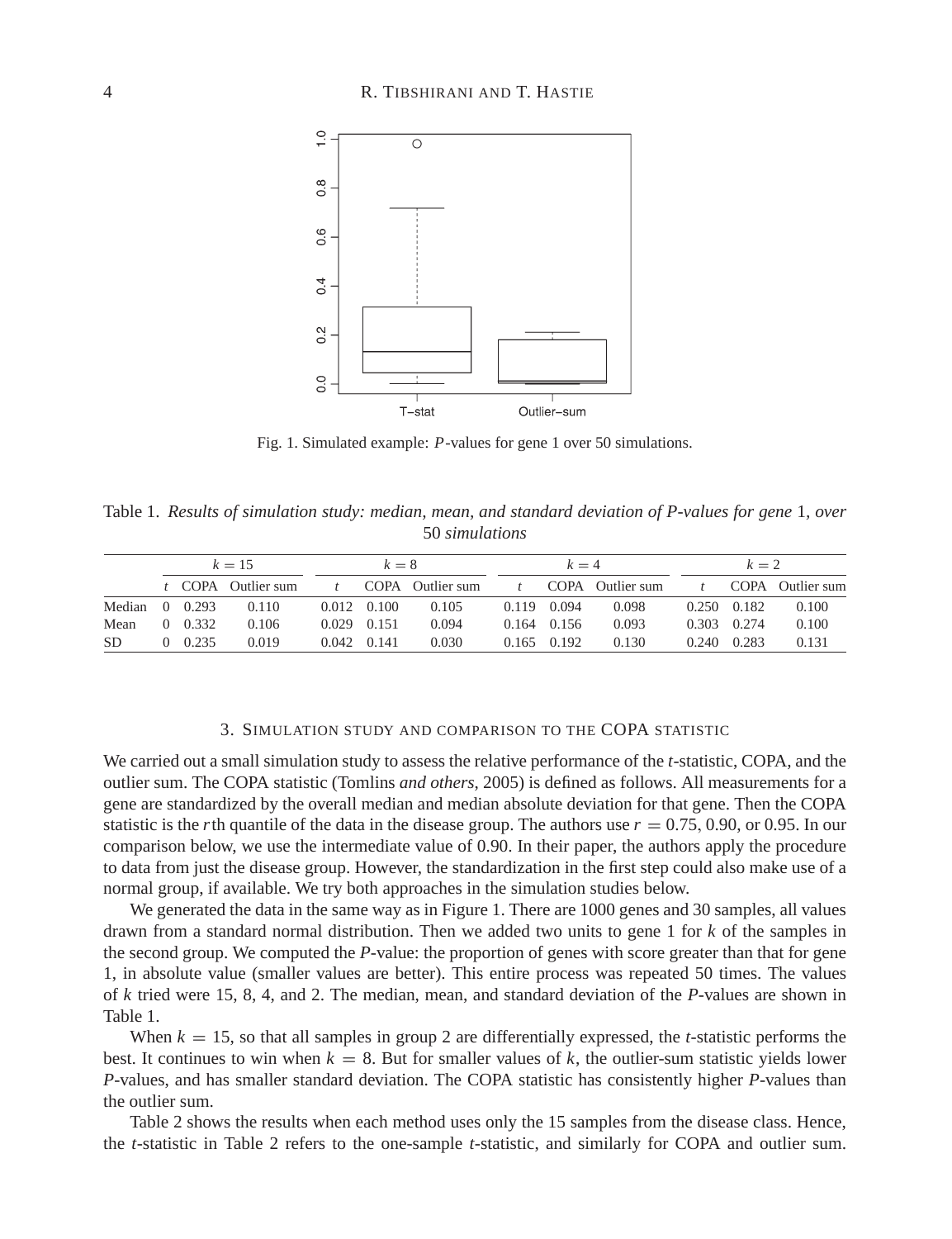| <i>P-values for gene 1, over 50 simulations</i> |          |                                                                           |  |       |                         |  |       |                         |  |       |                         |  |
|-------------------------------------------------|----------|---------------------------------------------------------------------------|--|-------|-------------------------|--|-------|-------------------------|--|-------|-------------------------|--|
|                                                 | $k = 15$ |                                                                           |  | $k=8$ |                         |  | $k=4$ |                         |  | $k=2$ |                         |  |
|                                                 |          | COPA Outlier sum t COPA Outlier sum t COPA Outlier sum t COPA Outlier sum |  |       |                         |  |       |                         |  |       |                         |  |
|                                                 |          | Median 0.000 0.565 0.125                                                  |  |       | $0.022$ $0.558$ $0.125$ |  |       | $0.124$ $0.290$ $0.123$ |  |       | $0.279$ $0.442$ $0.124$ |  |

Mean 0.001 0.553 0.169 0.052 0.548 0.140 0.212 0.344 0.113 0.346 0.420 0.110 SD 0.004 0.281 0.212 0.080 0.271 0.119 0.212 0.275 0.033 0.265 0.288 0.033

Table 2. *Results of simulation study, one sample setting: median, mean, and standard deviation of*



Fig. 2. Skin data: outlier-sum statistic versus the *t*-statistic. Note that many genes have outlier sums of zero.



Fig. 3. Skin data: FDR versus the number of genes called significant, as the corresponding thresholds for each statistic is varied. .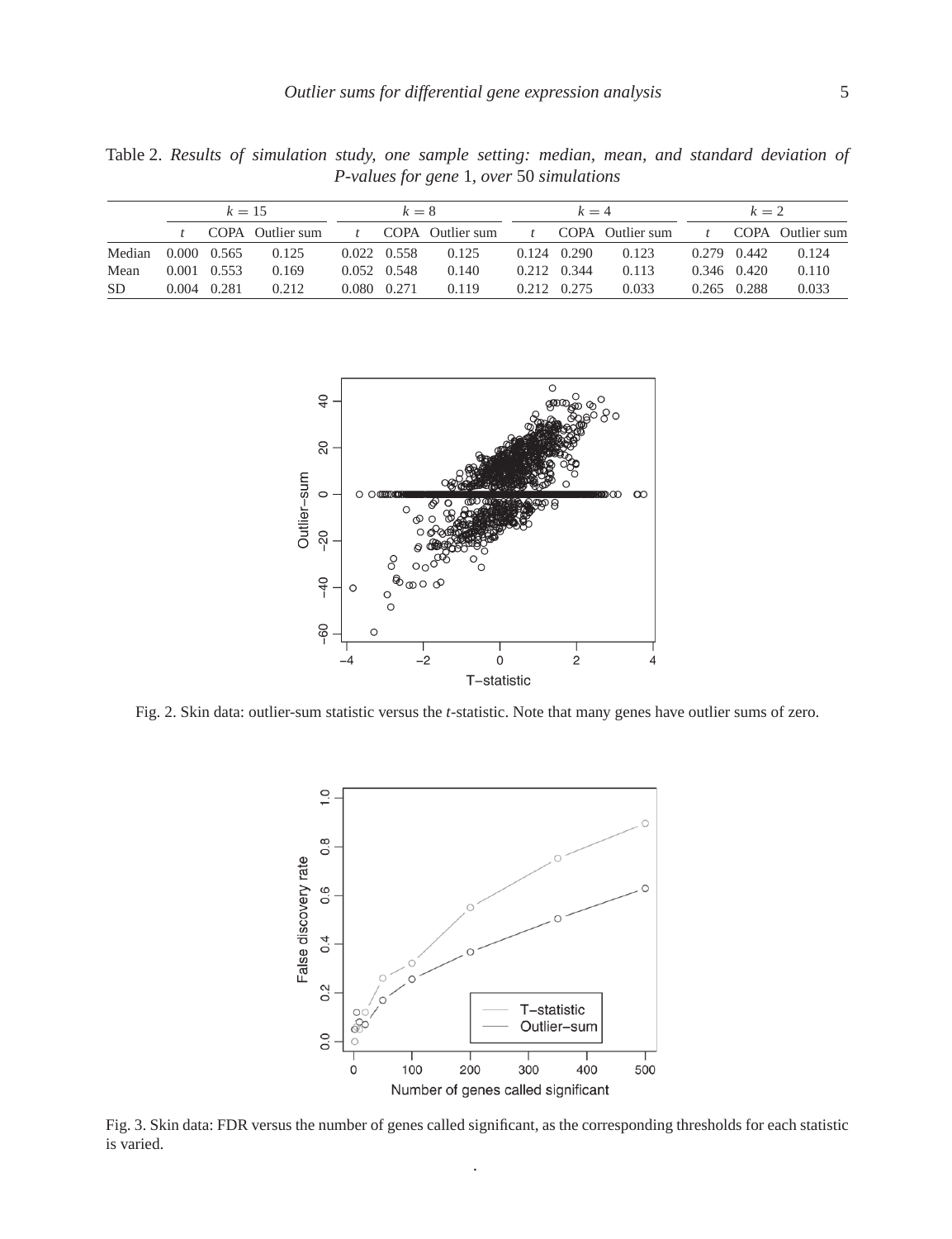

Fig. 4. Plots of the expression values in each class, for the 12 genes ranked highest by the outlier-sum statistic. The points have been "jittered" in the vertical direction, for clearer viewing. The number in brackets is the rank given to that gene by the *t*-statistic. The red points are identified as positive outliers; the green points are negative outliers.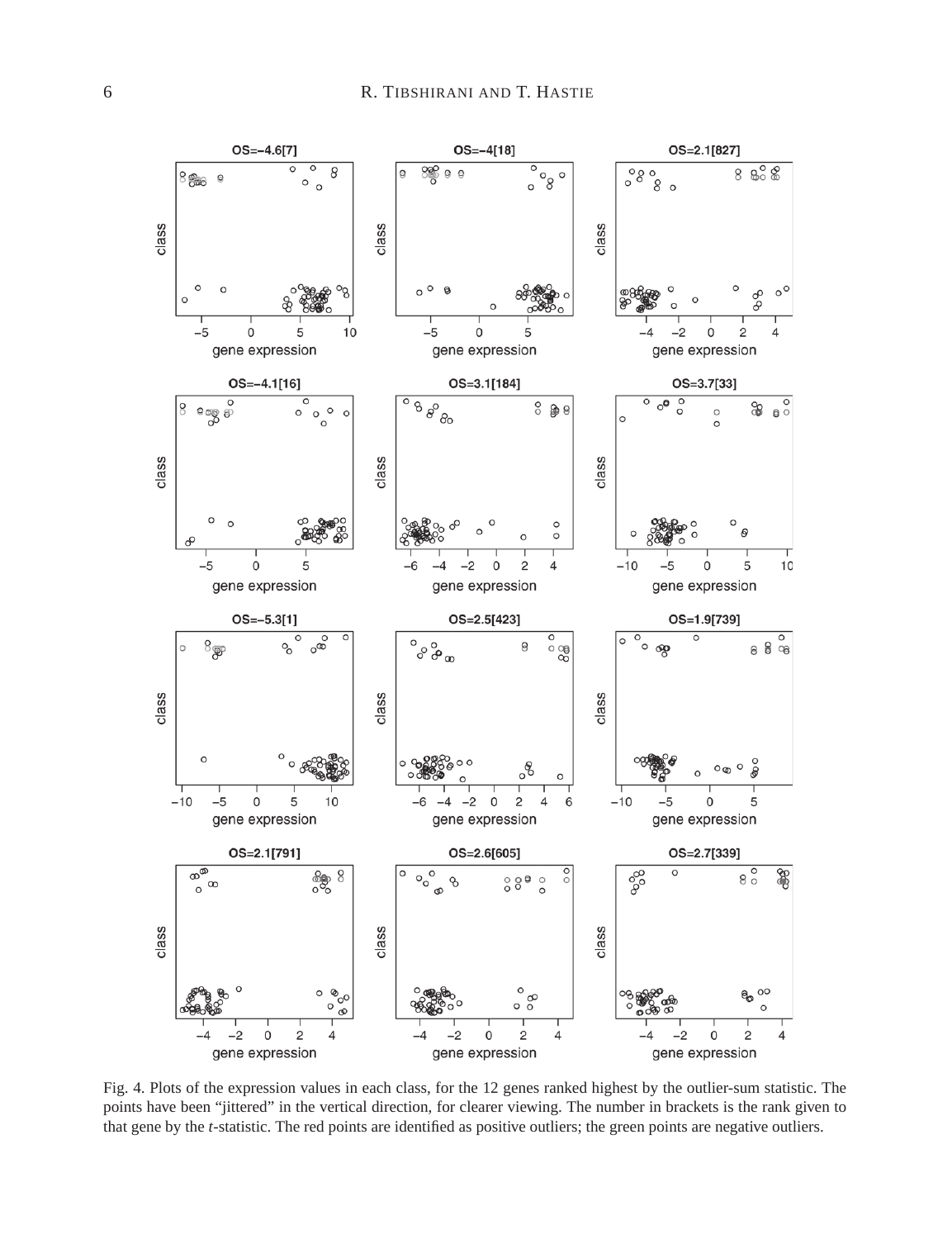The outlier sum performs a little worse than it did in Table 1, but still offers some improvement over the *t*-statistic when the number of outliers is small. The performance of the COPA statistic is noticeably worse in the one-sample case.

These experiments suggest that the outlier-sum statistic can provide a useful alternative to the *t*-statistic. With real data, one can estimate FDRs of both procedures to get an idea of which procedure is most informative for the data at hand. We illustrate this in Section 4.

# 4. APPLICATION TO THE SKIN DATA VIA THE SAM METHOD

In this example taken from Rieger *and others* (2004), there are 12 625 genes and 58 cancer patients: 14 with radiation sensitivity and 44 without radiation sensitivity. We applied the outlier-sum statistic within the SAM (Significance analysis of microarrays) approach (Tusher *and others*, 2001), using the group of 44 as the normal class. SAM estimates differential expression using the two-sample *t*-statistic and estimates FDRs via permutations of the class labels. Here we compare the *t*-statistic to the outlier-sum statistic in SAM. Since the data are from Affymetrix chips and have a wide range of expression, we first took cube roots. However, in practice a more careful preprocessing should be used, such as that provided by robust multi-chip analysis (Irizarry *and others*, 2003).

Figure 2 shows the outlier-sum statistic plotted against the *t*-statistic. These two scores are correlated but still differ substantially.

Figure 3 shows the FDR versus the number of genes called significant, as the corresponding thresholds for each statistic are varied. We see that the outlier-sum statistic has lower FDR near the right of plot, although the FDR may be too high there, for it to be useful in practice. Figure 4 shows the top 12 genes called by the outlier-sum statistic, plotted by group. The number in brackets is the rank given to that gene by the *t*-statistic, and we see that some of these genes are ranked quite low.

The outlier-sum statistic will appear in an upcoming version of the SAM package, available at [http://www-stat.stanford.edu/](http://www-stat.stanford.edu/~tibs/SAM)∼tibs/SAM.

## ACKNOWLEDGMENTS

Tibshirani was partially supported by National Science Foundation Grant DMS-9971405 and National Institutes of Health Contract N01-HV-28183. *Conflict of Interest:* None declared.

### **REFERENCES**

- ALLISON, D., CUI, X., PAGE, G. AND SABRIPOUR, M. (2006). Microarray data analysis: from disarray to consolidation and consensus. *Nature Reviews Genetics* **7**, 55–65.
- DUDOIT, S., YANG, Y., CALLOW, M. AND SPEED, T. (2002). Statistical methods for identifying differentially expressed genes in replicated cDNA microarray experiments. *Statistica Sinica* **97**, 111–39.
- IRIZARRY, R., HOBBS, B., COLLIN, F., BEAZER-BARCLAY, Y., ANTONELLIS, K., SCHERF, U. AND SPEED, T. (2003). Exploration, normalization, and summaries of high density oligonucleotide array probe level data. *Biostatistics* **2**, 249–64.
- LYONS-WEILER, J., PATEL, S., BECICH, M. AND GODFREY, T. (2004). Tests for finding complex patterns of differential expression in cancers: towards individualized medicine. *BMC Bioinformatics* **5**.
- RIEGER, K., HONG, W., TUSHER, V., TANG, J., TIBSHIRANI, R. AND CHU, G. (2004). Toxicity from radiation therapy associated with abnormal transcriptional responses to DNA damage. *Proceedings of the National Academy of Sciences of the United States of America* **101**, 6634–40.